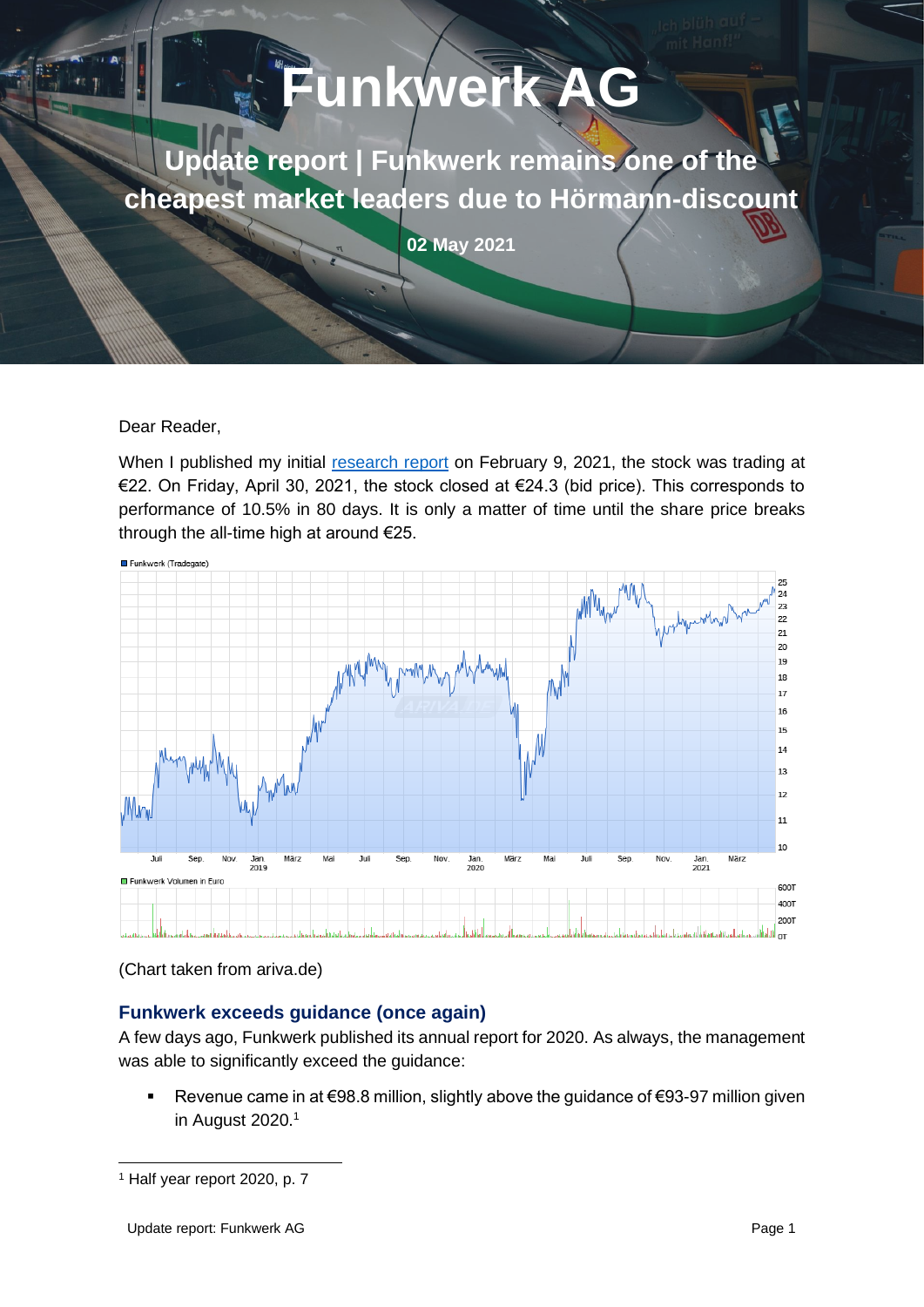

In August 2020, Funkwerk also expected EBIT to 'likely maintain the high level of the previous year'.<sup>2</sup> EBIT in 2019 was €16.3 million. The actual EBIT achieved in 2020 was €20.4 million, exceeding guidance by 25%.



Funkwerk managed to increase the EBIT margin from 5.35% in 2015 to 20.62% in 2020. Unfortunately, the management only discloses the revenues on a segment basis but does not disclose the segment profits.



Since revenue in the passenger information segment and video systems segment is growing at a slower pace than in the train radio segment, it is apparent that the main driver of profit

<sup>2</sup> Half year report 2020, p. 7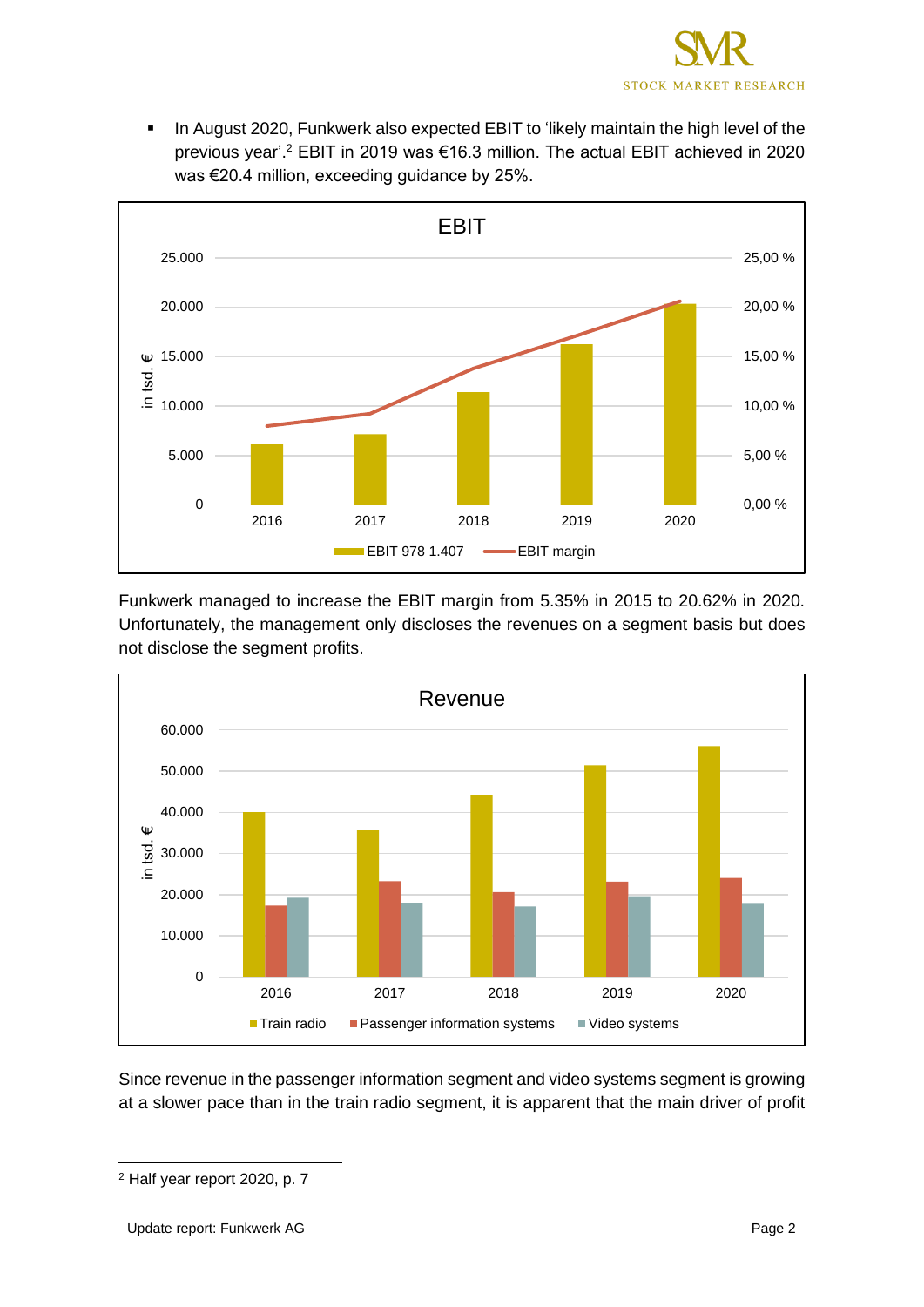

is the train radio segment. This insight is of particular importance concerning the revenue guidance for 2021 given below.

# **German government's subsidy program leading to higher revenue**

First, I want to quote from the Annual Report 2020 (p. 7; underlining added by me):

'In Germany, the paradigm shift in environmental awareness is also becoming apparent, for example in the 2021 budget. The declared aim of the German government is to drive economic growth and climate protection in equal measure, with rail transport playing a key role. For example, the German government's economic stimulus package, which was launched to help the German economy through the crisis, provides for high investment in the rail industry. It consists of many individual measures with a total volume of €50 billion, some of which will also benefit Funkwerk AG. For example, the federal government is supporting the improvement of mobile communications reception along rail routes with a program that will run until the end of 2021, for which train radios are being modernized and upgraded to interference-resistant GSM-R components and systems. As one of the leading suppliers of this technology, we will be able to benefit from the subsidy project and expect it to generate a one-off additional revenue volume in the current fiscal year. [...] In fiscal 2021, despite the current overall economic situation, we expect revenue to grow to €105 million - €110 million due to the one-time orders from the German government's subsidy program. Operating profit in 2021 could once again reach the level of the fiscal year 2020 as a result of the revenue growth.'

If we assume that the other two segments will remain fairly stable and that the majority of the targeted revenue growth (~€10 million) will come from the very high-margin train radio segment, why should we only achieve EBIT at the level of the previous year? I estimate a marginal EBIT margin of at least 30% in the train radio segment so that EBIT ceteris paribus should be at least another €3.0-3.5 million higher than in 2020. Let's come back to that in a moment.

# **Balance sheet accounting policy: goodwill and provisions**

Did the management pursue boundless balance sheet accounting again in 2020?

In my opinion:

Yes.

Yes.

Yes.

*Goodwill:*

I quote again from the 2020 Annual Report (p. 24; underlining added by me):

'Depreciation and amortization increased from €1.6 million to €2.3 million. This increase is related to the acquisition of the train radio business unit from SISS. The goodwill acquired as part of the asset deal for products and product rights was impaired by  $\epsilon$ 0.7 million in the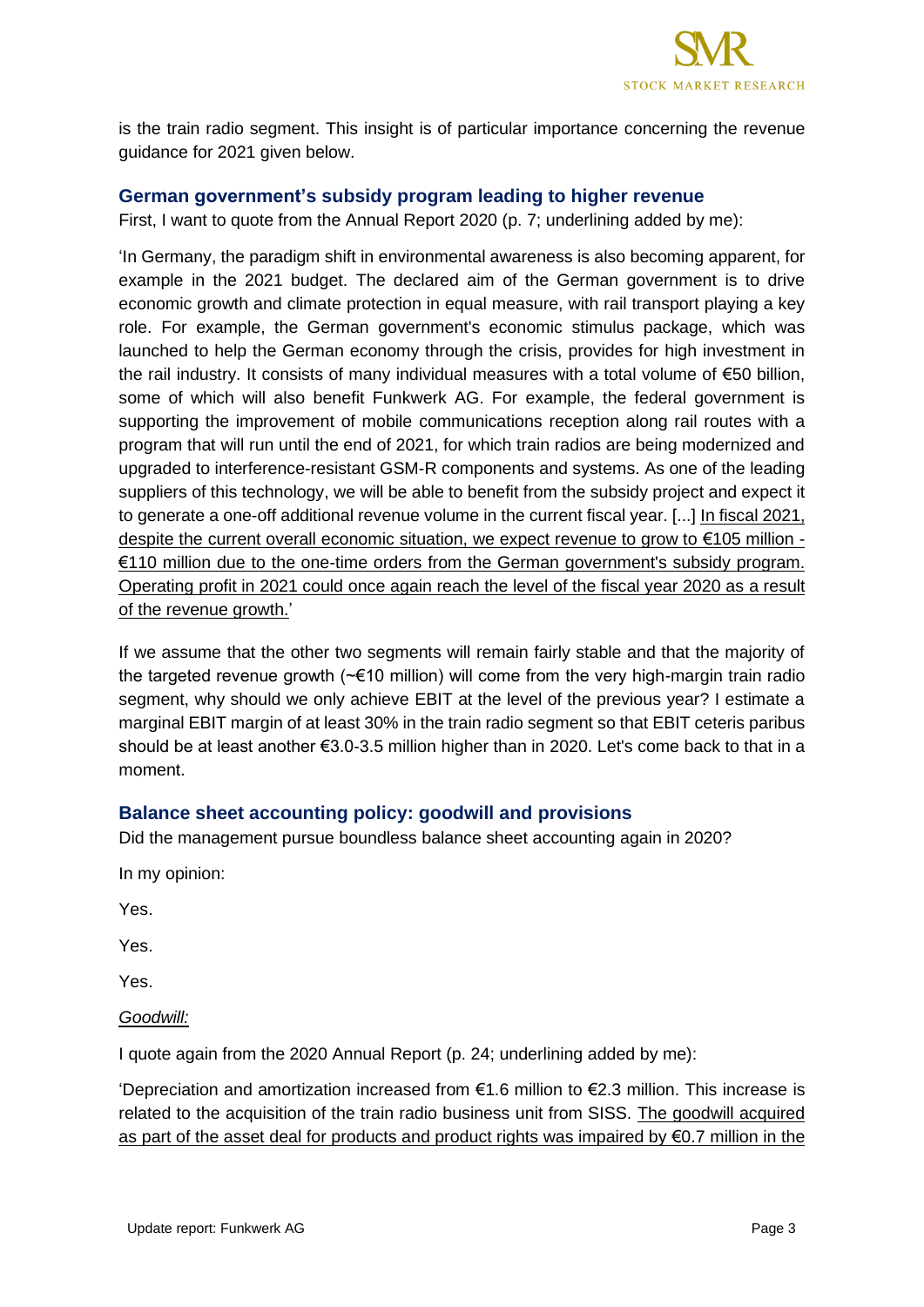

reporting year in the context of the planned harmonization with the Funkwerk Group's portfolio of services.'

Whatever that means and whatever the reason for this goodwill impairment was: without this impairment, EBIT would have been €21 million.

#### *Other provisions:*

As usual to Funkwerk, other provisions were also increased substantially from €28.6 million (December 31, 2019) to €34.0 million (December 31, 2020). The addition to provisions must exceed €8.3 million since management reversed €2.6 million of provisions through P/L. EBIT was thus reduced by a net amount of €5.4 million from the addition to other provisions.

According to German GAAP, provisions are to be recognized in the amount required to settle the obligation according to reasonable business judgment (in German: in Höhe des nach vernünftiger kaufmännischer Beurteilung notwendigen Erfüllungsbetrages). What is reasonable and what is not is at the discretion of management, but with a ratio of other provisions compared to the balance sheet total exceeding >35% and with an annually increasing level of provisions in absolute terms, one may wonder whether this is not an overstatement. Particularly, as provisions are increasing at a significantly higher rate than revenue itself.

Revenue is up 20% from 2018-2020, while other provisions rose by 35%, almost twice as much. How comes? To be honest, I don't know.

Let's assume that the addition to provisions is 'reasonable' in percentage terms to the extent of the revenue growth of the train radio segment only. In this scenario, provisions would have been overstated by €2.9 million in 2020 (leaving aside the fact that the prior-year figure is probably already inflated as well).

The 'real' EBIT for 2020 would then be calculated as follows

€20.4 million reported EBIT + €0.7 million (goodwill impairment) + €2.9m (excessive additions to provisions) =  $E$ 24 million.

Although this scenario is only hypothetical, it does show the actual earnings situation, which is confirmed by the cash flow statement and the balance sheet (you can't hide the cash...). Let's come back to this in a moment.

At least the goodwill impairment will no longer occur in 2021 (if Ms. Schreiber runs out of creativity as to why the remaining amount of €369 thousand could also be impaired). If we also add the potential additional earnings of  $\epsilon$ 3.5m from the special business cycle, an EBIT of ~€24.5 million should be achieved in the current year (after additions to provisions!).

Based on the last closing price of €24.7 (Tradegate), Funkwerk has a market capitalization of €200 million. Taking into account pension provisions of €6.3 million and a cash position that has meanwhile grown to  $\epsilon$ 51.5 million, the Enterprise Value (EV) is ~ $\epsilon$ 155 million. Thus, the share is currently trading at an EV/EBIT of 6.3 for the current year.

Of course, the development of revenue in 2022 is debatable. Management expects to return to the prior level (maybe 2020 revenue?).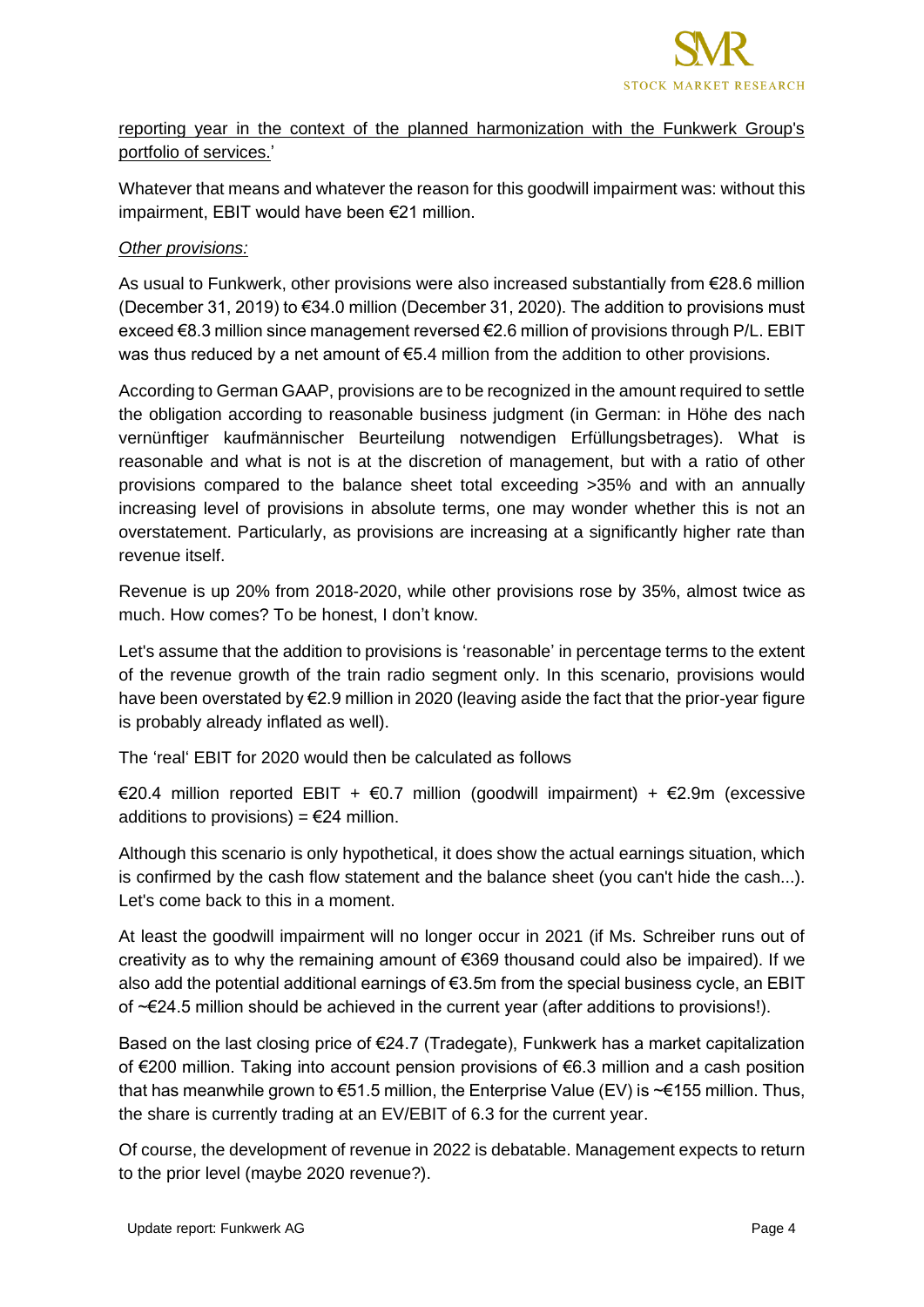

Please note that an FCF approach for 2021 would lead to unsustainable results, as Funkwerk is building an extension at the Kölleda site in the current year and will invest  $\epsilon$ 6 million for this purpose. $3$ 

Free cash flow before the M&A acquisition was €18.6 million in 2020, which was mainly driven by earnings and not by positive working capital effects reversing in the future. The terminal value for a WACC of 8% and terminal growth of 2% is accordingly €18.6 million /  $0.06 = $310$  million. Adding cash and subtracting pension provisions, this very simple approach yields an equity value of ~€354 million or €42 per share. I do not need to repeat where the share is trading currently.

# **What about dividends?**

As in the previous year, management will propose a dividend of  $\epsilon$ 0.3 per share to the Annual General Meeting in July 2021. With 8,059,662 shares outstanding, this corresponds to a total dividend payout of €2.4 million after deduction of treasury shares.

In Germany, the amount of the dividend is always based on the balance sheet profit of the parent company, i.e. Funkwerk AG. It's just a pity that most of Funkwerk's revenues and profits are generated by its subsidiary Funkwerk Systems GmbH.

According to the annual financial statements of Funkwerk Systems GmbH published in the electronic Federal Gazette [\(Bundesanzeiger\)](https://www.bundesanzeiger.de/pub/de/start?3), the subsidiary achieved revenues of €73 million and a profit (before profit transfer) of €13 million in 2019. According to the consolidated financial statements, revenue in 2019 was €95 million and net income was €13.5 million.

The balance sheet profit of the parent company Funkwerk AG was only  $\epsilon$ 2.4 million in 2019, but the consolidated balance sheet profit was €20.9 million. The majority of the revenues and profits are generated in the subsidiary Funkwerk Systems GmbH, but the balance sheet profit in Funkwerk AG remains relatively small at €3 million.

This means that management can claim that it will pay out a total dividend of  $E2.4$  million from Funkwerk AG's balance sheet profit of €3.1 million in 2021, which makes the payout ratio look high at 77%. However, only 17% of the net income of  $\epsilon$ 13.6 million according to the consolidated P/L will be paid out in 2020.

#### **Conclusion**

In the current year 2021, the record results from 2020 are likely to be exceeded due to the special business cycle. The outlook and momentum for the following years should also remain favorable in the medium and long term due to massive investments in rail transport worldwide (e.g., due to ETCS and FRMCS; for more information, please refer to my [research](https://stock-market-research.com/funkwerk/)  [report\)](https://stock-market-research.com/funkwerk/).

The stock remains cheap due to the 'Hörmann-discount' (also widely discussed in my research report).

<sup>3</sup> Annual Report 2020, p. 47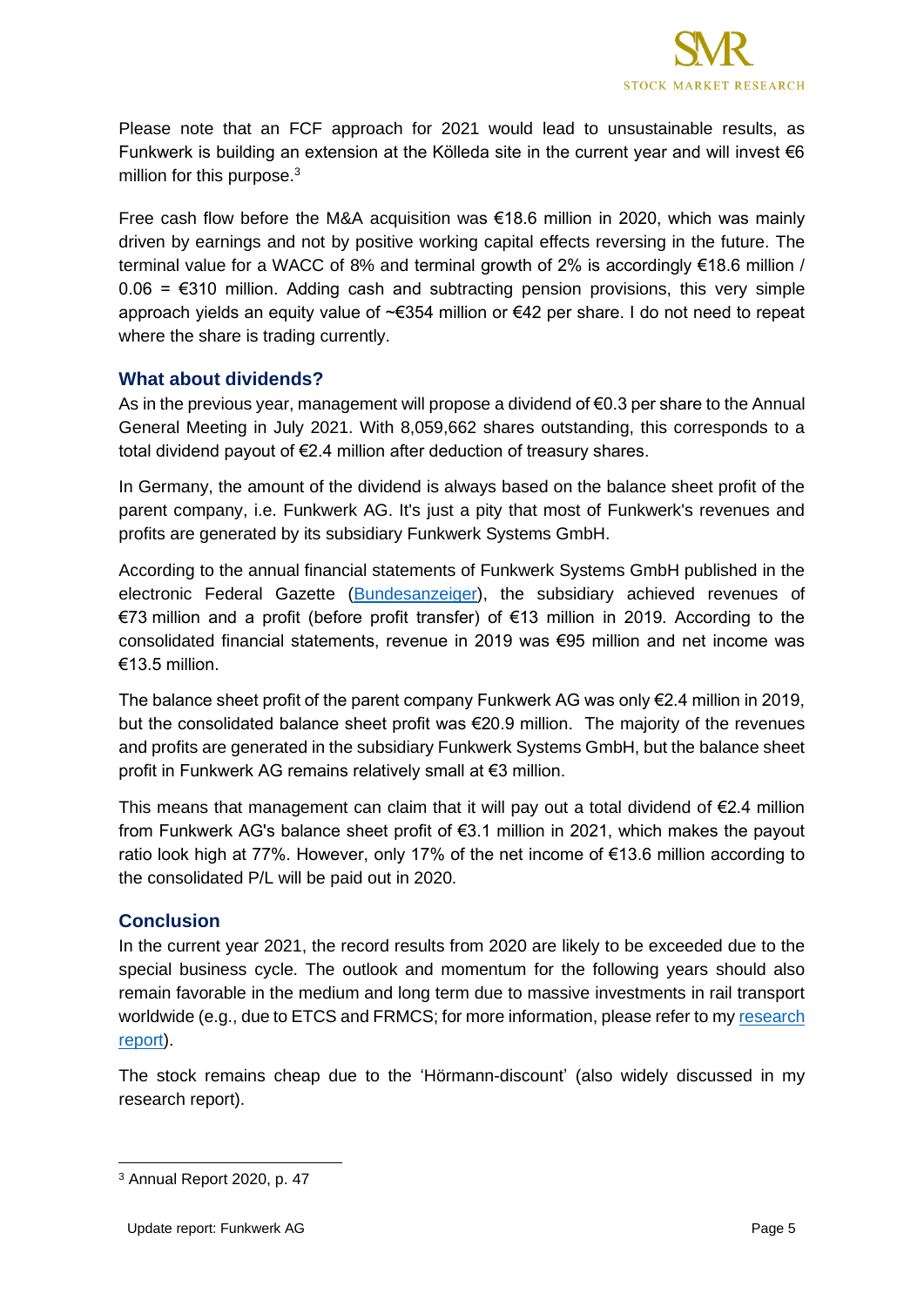

As long as the operating performance remains positive, I expect the share price to creep upwards sooner or later.